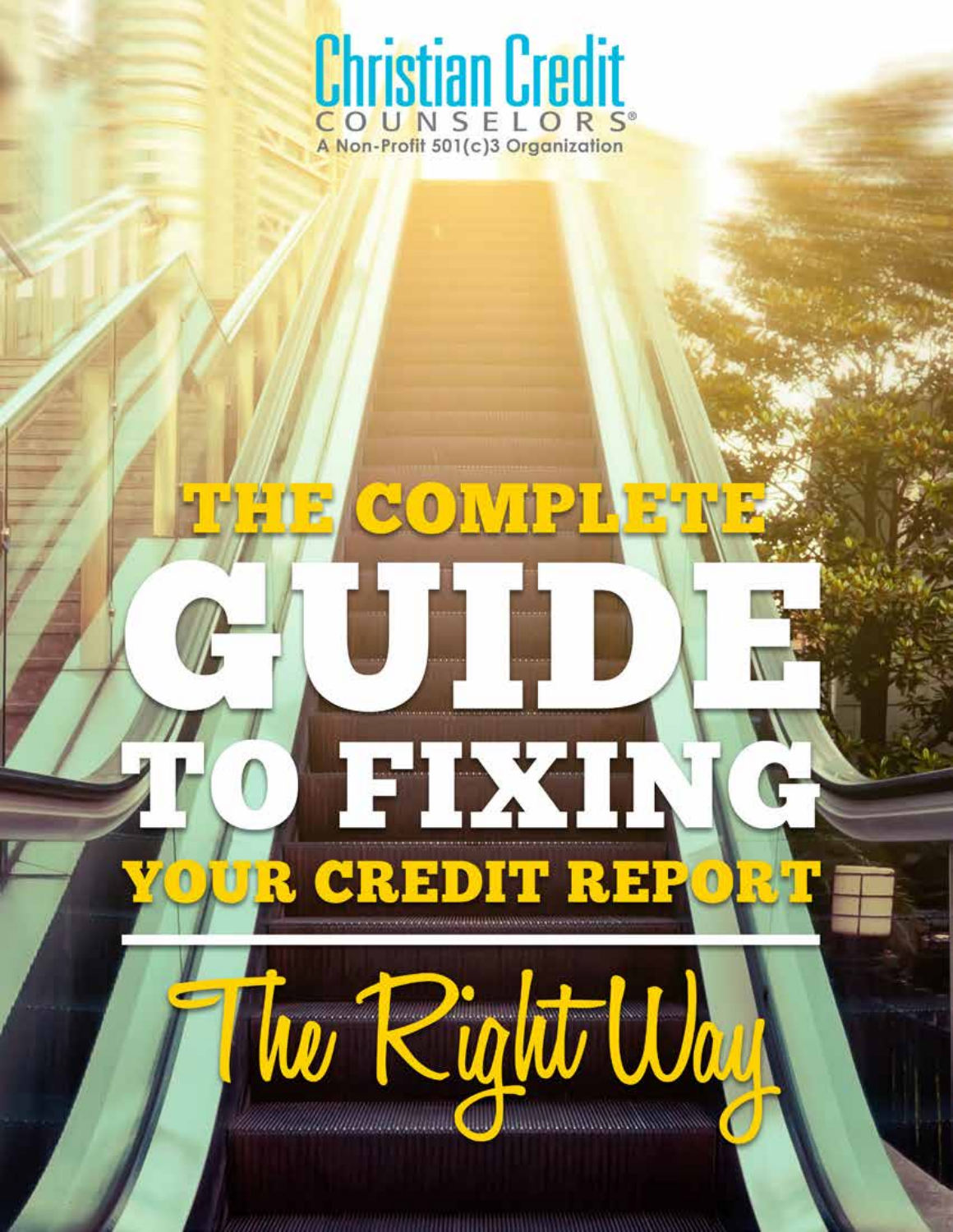#### **So Many Credit Report Questions, So Little Time**

How do I view my credit report? Wait…I have THREE credit reports? Where do they come from? What information do they have? Who can see them?

These are great questions about credit reports and they will all be answered in this eBook. However, possibly one of the most frequently-asked questions about a credit report is "how can I fix it?" Many people know that a credit report is important, but they don't know how information is reported or how to fix or improve it. This eBook is designed to give you not only a step-by-step guide to "fixing" possible errors on your credit report, but it will also give you useful resources to help you build healthy financial habits to improve your credit.

It may be difficult to find the time to learn about your credit report when most of your time and attention is occupied with trying to stay above water with your finances or with other life events. That is why this eBook will give you researched, compact tools to teach you how to pull and view your free credit reports, dispute any inaccurate information, learn your rights as a citizen, as well as create and monitor a budget to pay your debts and achieve your financial goals. Use this book as a guide and resource to start your path to financial freedom today!

## **1. Pull and View Your Free Credit Reports**

Start out by logging onto www.annualcreditreport.com. At this site, you can get a free copy of your credit report from each of the three bureaus (Equifax, Experian, and TransUnion). Start by pulling one or all of your credit reports. You can pull each of them together once a year or spread them out throughout the year. They will most likely have the same items listed on them but if a company only reports to one bureau you may notice a collection account, utility bill, medical account, or something of that nature listed on only one report. Once you pull your report(s) you can save a copy to your computer and also print out a copy for other purposes. You can request that only the last 4 digits of your social security number be printed on the report.



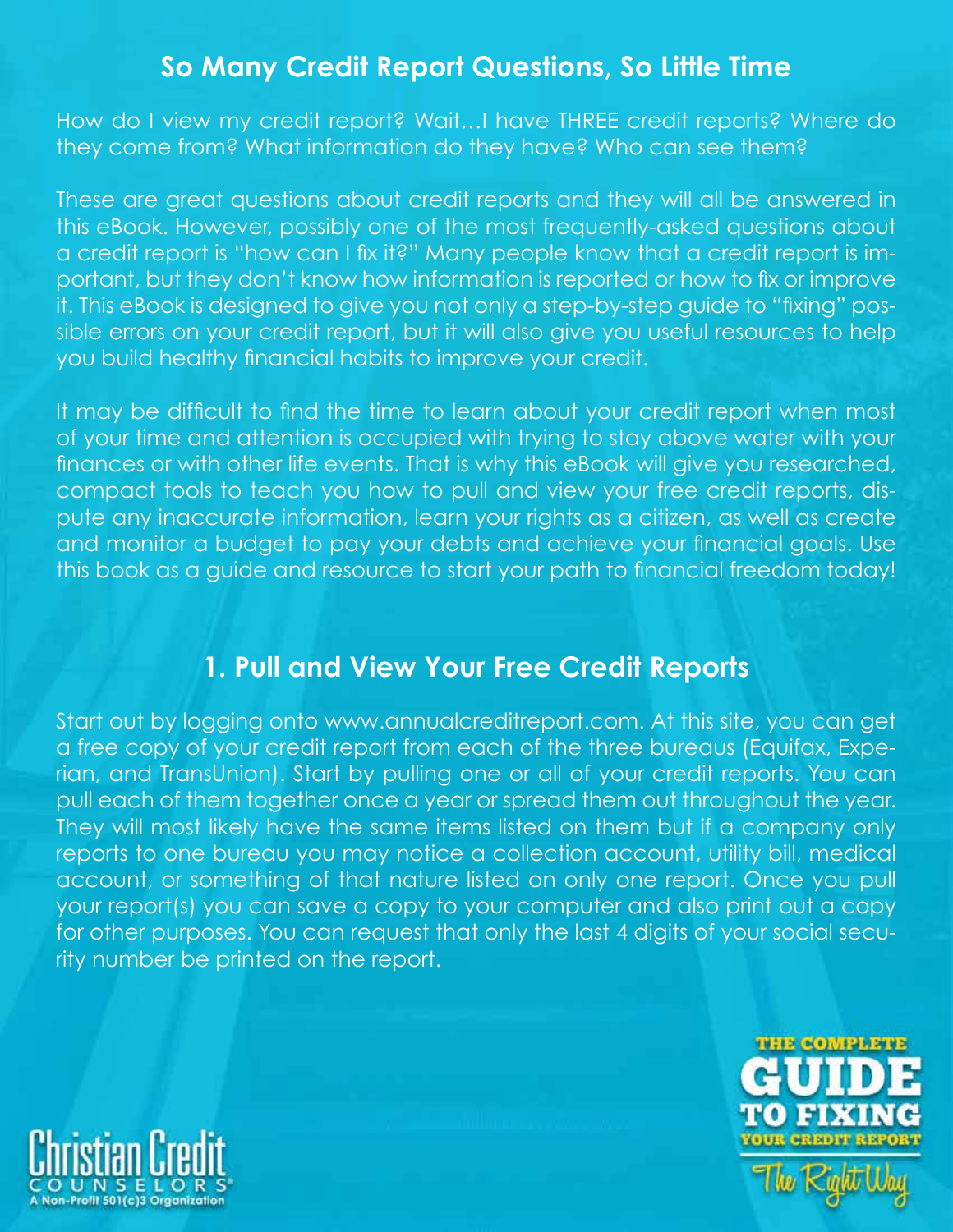As you may have learned from our other eBooks, there are four main sections within a credit report and you should go through each one to look for anything inaccurate or any accounts that you do not recognize. Each credit report format will be slightly different but the information should all be very similar. Do not sign up for free credit score and monitoring sites. If you are in need of more credit information and help contact:

## **1.800.557.1985 | ChristianCreditCounselors.org**

You can also access your credit reports through the bureaus individually as needed.

TransUnion - www.transunion.com - 1.800.916.8800 Experian - www.experian.com - 1.888.397.3742 Equifax - www.equifax.com - 1.800.685.1111

Each of the above websites has training guides available to view and print. Below is an example of one from Equifax. The training guides are useful when going through each aspect of your credit report and checking for accuracy.



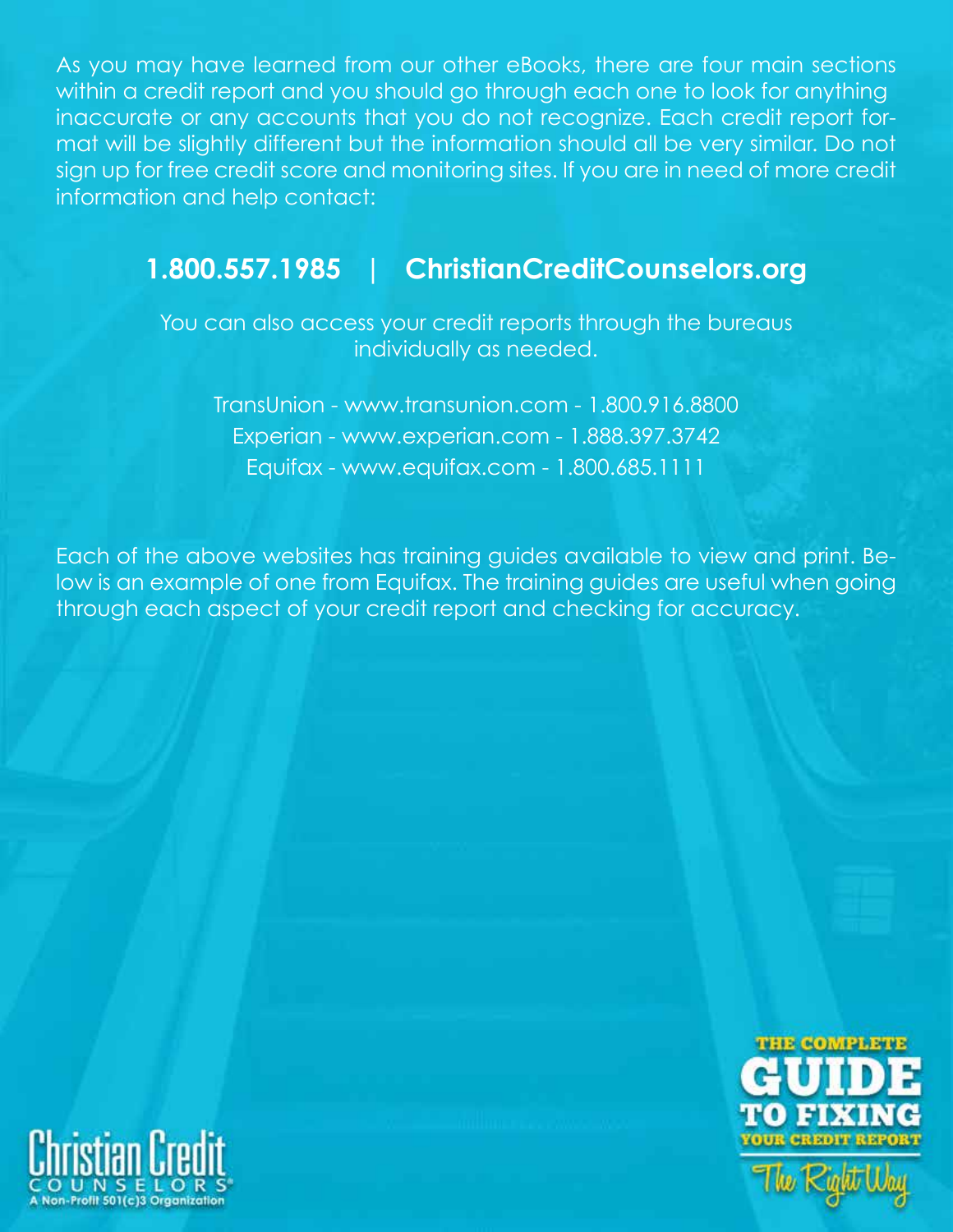#### **Credit Report Sample:**

\*Retrieve your most recent statements for any credit cards, auto or personal loans, collection accounts, and mortgages. This will help you verify your information as you go through the reports. You can also log onto your online accounts to verify information if necessary!

**REMEMBER:** Most lenders only report to the credit bureaus once a month so the reported balances may be slightly different than your actual current balances. When looking for discrepancies, you will want to focus on incorrect delinquencies on accounts and inaccurate personal information.

| A> PAGE 1 DATE 9-11-2000 TIME 18:52:49 PRITY V701 BAZI                                                                                                                                                                                                                                                                                                                                                                                     |                  |                 |
|--------------------------------------------------------------------------------------------------------------------------------------------------------------------------------------------------------------------------------------------------------------------------------------------------------------------------------------------------------------------------------------------------------------------------------------------|------------------|-----------------|
| ROBERT BRYAN MUSTARD 53: 8/8-99-4588 E: AUTO CENTRAL 4589 SN ERANGLESCO (1915)<br>OARLAND CA 9/455-1588 (1926-22-5885* SAN FRAMCLESCO (1970) CARLAND CA 9/45-1588 (1985-22-5885* SAN FRAMCLESCO (1970) C<br>LAST SUB: 658777731X48<br>9906 BOUNTIFUL AVE<br>ATTAWANDA WA 98555<br>RPTD: 9-96 TO 3-98                                                                                                                                       |                  |                 |
| ROBERT BRYAN RETCHUP                                                                                                                                                                                                                                                                                                                                                                                                                       |                  |                 |
| ROBERT BRYAN REICHUP<br><mark>B&gt; --------------------------- FACS+ SUMMAR</mark> Y -----                                                                                                                                                                                                                                                                                                                                                |                  |                 |
| BALLA FALLS TREE TREE TREE TREE TREE TREE TRANSPORT SERVICE:<br>FROM 6-01-00 INQ COUNT FOR SSN-5<br>FROM 6-01-00 INQ COUNT FOR SSN-5<br>FROM 6-01-00 INQ COUNT FOR ADDRESS-0<br>1985 BALLACE AND A RIGHT<br>510.555.1212<br><b>PROFILE SUMMARY</b>                                                                                                                                                                                         | OAKLAND CA 97455 |                 |
|                                                                                                                                                                                                                                                                                                                                                                                                                                            |                  | CNT 01/80/08/81 |
| PUBLIC RECORDS----1 PAST DUE AMT------ \$21 INQUIRIES--- 6 SATIS ACCTS--- 8<br>INSTALL BAL-\$19,217 SCH/EST PAY------ \$677+ INQS/6 MO--- 4 NOW DEL/DRG--- 3<br>R ESTATE BAL----N/A R ESTATE PAY------N/A TRADELINE--10 WAS DEL/DRG---2<br>TOT REV BAL \$8,520 TOT REV AVAIL----10% PAID ACCT---2 OLD TRADE--8-77<br>PEAR MATIONAL BISK SCORE SUMMARY SCORE SUMMARY<br>EXAMPLE THE RECORD SCORE FACTORS: 10, 20, 31, 12<br>EXAMPLE RECORDS |                  |                 |
|                                                                                                                                                                                                                                                                                                                                                                                                                                            |                  |                 |
|                                                                                                                                                                                                                                                                                                                                                                                                                                            |                  |                 |
| PERRIS MUNICIPAL COUR 1-12-99 5-7-99 39938542 \$28,040 CIV CL JUDG P. PEC41114 2 PLAINTIFF; JUNKY AUTO REPAIR                                                                                                                                                                                                                                                                                                                              |                  |                 |
| SUB+ KOB TYP TRM ECOA BALDATE BALANCE PYMT LEVEL MOS REV PMT HISTORY<br>ACCOUNT # LAST PD MONTH PAY PAST DUE MAXIMUM BY MONTH                                                                                                                                                                                                                                                                                                              |                  |                 |
|                                                                                                                                                                                                                                                                                                                                                                                                                                            |                  |                 |
| 195568566498                                                                                                                                                                                                                                                                                                                                                                                                                               |                  |                 |
| ORIGINAL CREDITOR: DO IT YOURSELF SURGERY CEN                                                                                                                                                                                                                                                                                                                                                                                              |                  |                 |
|                                                                                                                                                                                                                                                                                                                                                                                                                                            |                  |                 |
|                                                                                                                                                                                                                                                                                                                                                                                                                                            |                  |                 |
| CHEATUM INSURANCE. 7-20-00 69065888 IG INS                                                                                                                                                                                                                                                                                                                                                                                                 |                  |                 |
| STILL RUNNIN HONDA 5-16-99 79645558 AN UNK AUT<br>HORIZON WIRELESS 1-12-99 39978542 UW UTI                                                                                                                                                                                                                                                                                                                                                 |                  |                 |
|                                                                                                                                                                                                                                                                                                                                                                                                                                            |                  |                 |
| ---------------------------- END XPN REPORT---                                                                                                                                                                                                                                                                                                                                                                                             |                  |                 |

#### **Credit Report Codes**

The Equal Credit Opportunity Act (ECOA) is a United States law which was enacted in 1974 stating that it is unlawful for any creditor to discriminate against an applicant with respect to any aspect of a credit transaction, on the basis of race, religion, national origin, sex, marital status, or age. The following codes will help you verify your account information as you go through your credit report.

#### **Equal Credit Opportunity Act (ECOA) Inquiry and Account Designations:**

- A: Authorized user of shared account
- C: Joint contractual liability
- I: Individual account for sole use of customer
- M: Account for which subject is liable, but co-signer has liability if the maker defaults
- P: Participant in shared account which cannot be distinguished as C or A
- S: Account for which subject is co-signer and becomes liable if maker defaults
- T: Relationship with account terminated
- U: Undersigned
- X: Deceased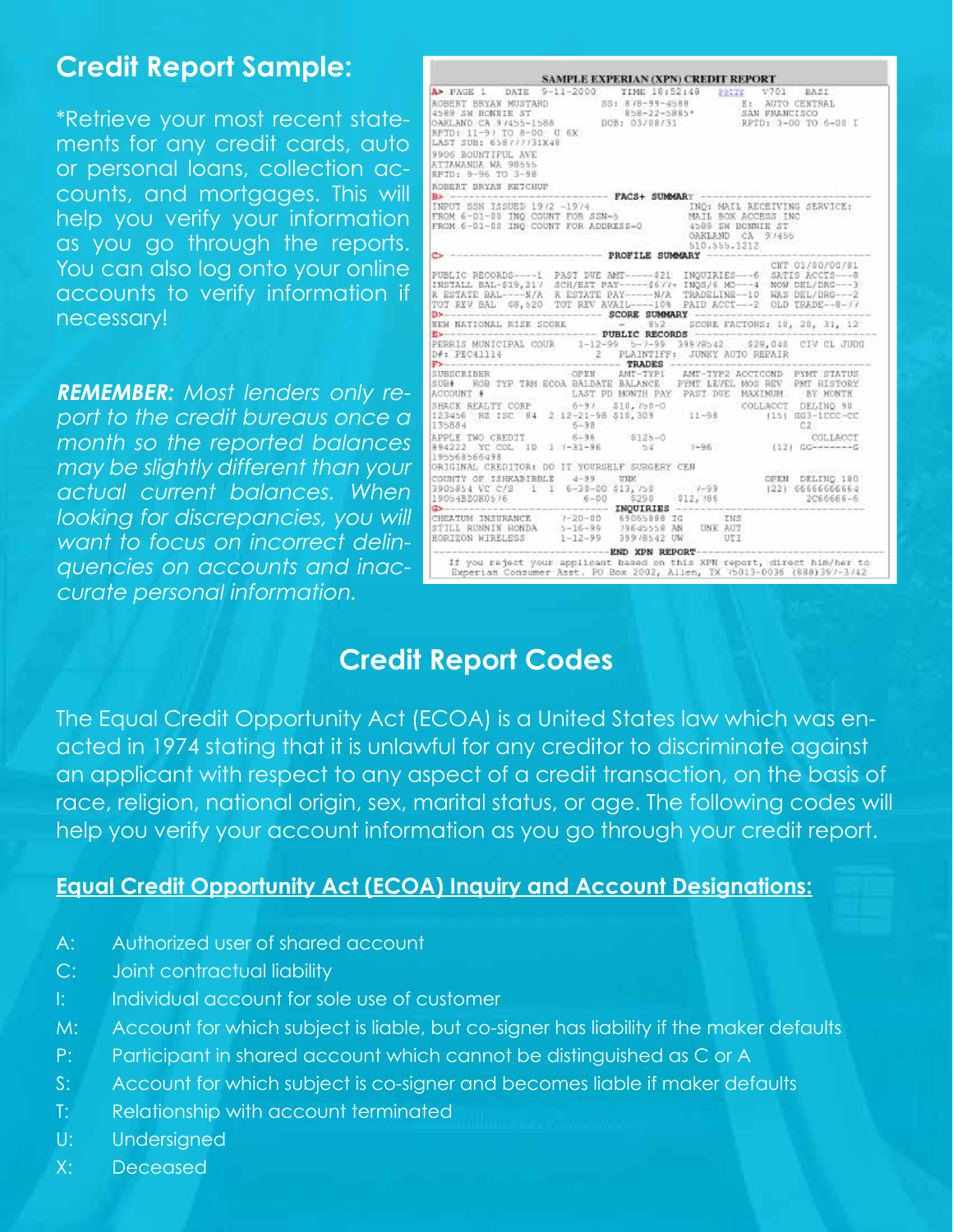#### **Date Indicators:**

- A: Automated
- C: Closed
- D: Declined
- F: Repossessed/Written Off/Collection
- I: Indirect
- M: Manually Frozen
- N: No Record

#### **Current Manner of Payment (MOP)**

- 0: Not rated, too new to rate, or approved but not used
- 1: Pays as agreed
- 2: 30-59 days past due date
- 3: 60-89 days past the due date
- 4: 90-119 days past the due date
- 5: 120 days or more past the due date
- 7: Paying or paid under Wage Earner Plan or similar arrangement
- 8: Repossession

#### **Kind of Business (KOB) Classifications**

- A: Automotive
- B: Banks
- C: Clothing
- D: Department, Variety and Other Retail
- E: Employment
- F: Finance, Personal
- G: Groceries
- H: Home Furnishings
- I: Insurance
- J: Jewelry, Cameras and Computers
- K: Contractors
- L: Lumber, Building Material, Hardware
- M: Medical and Related Health
- N: Credit Card and Travel/Entertainment **Companies**
- P: Paid Out
- R: Reported
- S: Slow Answering
- T: Temporarily Frozen
- V: Verified
- X: No Reply
- 8A: Voluntary repossession
- 8D: Legal repossession
- 8P: Paying or paid account with MOP 08
- 8R: Repossession; redeemed
- 9: Charged off to bad debt
- 9B: Collection account
- 9P: Paying or paid account with MOP 09 or 9B
- UC: Unclassified
- UR: Unrated
- O: Oil Companies
- P: Personal Services Other Than Medical
- Q: Finance, Companies, Other Than Personal Finance Companies
- R: Real Estate and Public Accommodations
- S: Sporting Goods
- T: Farm and Garden Supplies
- U: Utilities and Fuel
- V: Government
- W: Wholesale
- X: Advertising
- Y: Collection
- Z: Miscellaneous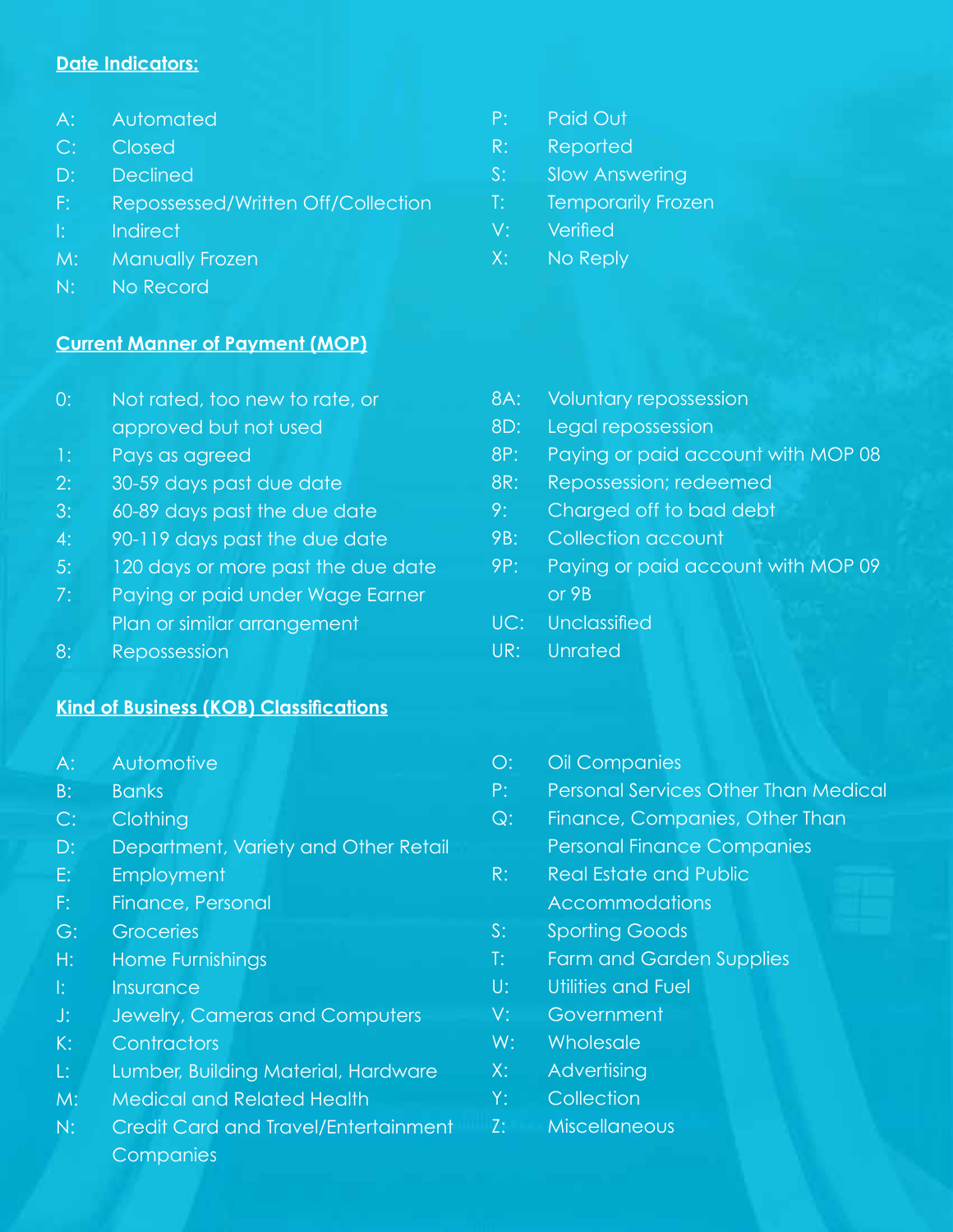#### **Type of Account:**

- O: Open Account (30, 60, or 90 days)
- R: Revolving or Option
- I: Installment
- M: Mortgage
- C: Credit check (line of credit)

#### **2. Dispute Inaccurate Information**

It is important that you pull and review your credit report every 6-12 months to ensure its accuracy and prevent fraud. If you see any items that you don't recognize listed on your report, they could be fraudulent or reported inaccurately. If you do not recognize the account at all, you may want to contact the lender to get more information. That way you can close the account or report the situation to them so they can investigate the fraudulent activity. To directly dispute the information or fraudulent item, you will need to go through that bureau's website or call their toll free phone number and they can walk you through the claim. Your official claim will need to be provided in writing either online or by mail. Your letter must clearly state what information you think is inaccurate and provide copies of your documents that support your claim.

For example, suppose when you pull your credit report you notice that your credit card company reported your payment 30 days late in November and you have the statement showing that your payment posted on time. You will want to include a copy of that statement along with your claim. Remember to keep the original statement for you records and send a copy. (See the section below for a sample letter that you can use for help when writing to the credit bureaus to dispute an item.)

Once the reporting company receives your claim, they have 30 days to investigate the item(s) in question. If the investigation shows that the disputed information was inaccurate, the information provider is required to notify all nationwide consumer reporting companies and reflect the change.

You have the right to ask any credit bureau for an investigation at any time, free of charge. You can dispute any information reported that is inaccurate or incomplete. If a company takes adverse action against you, meaning they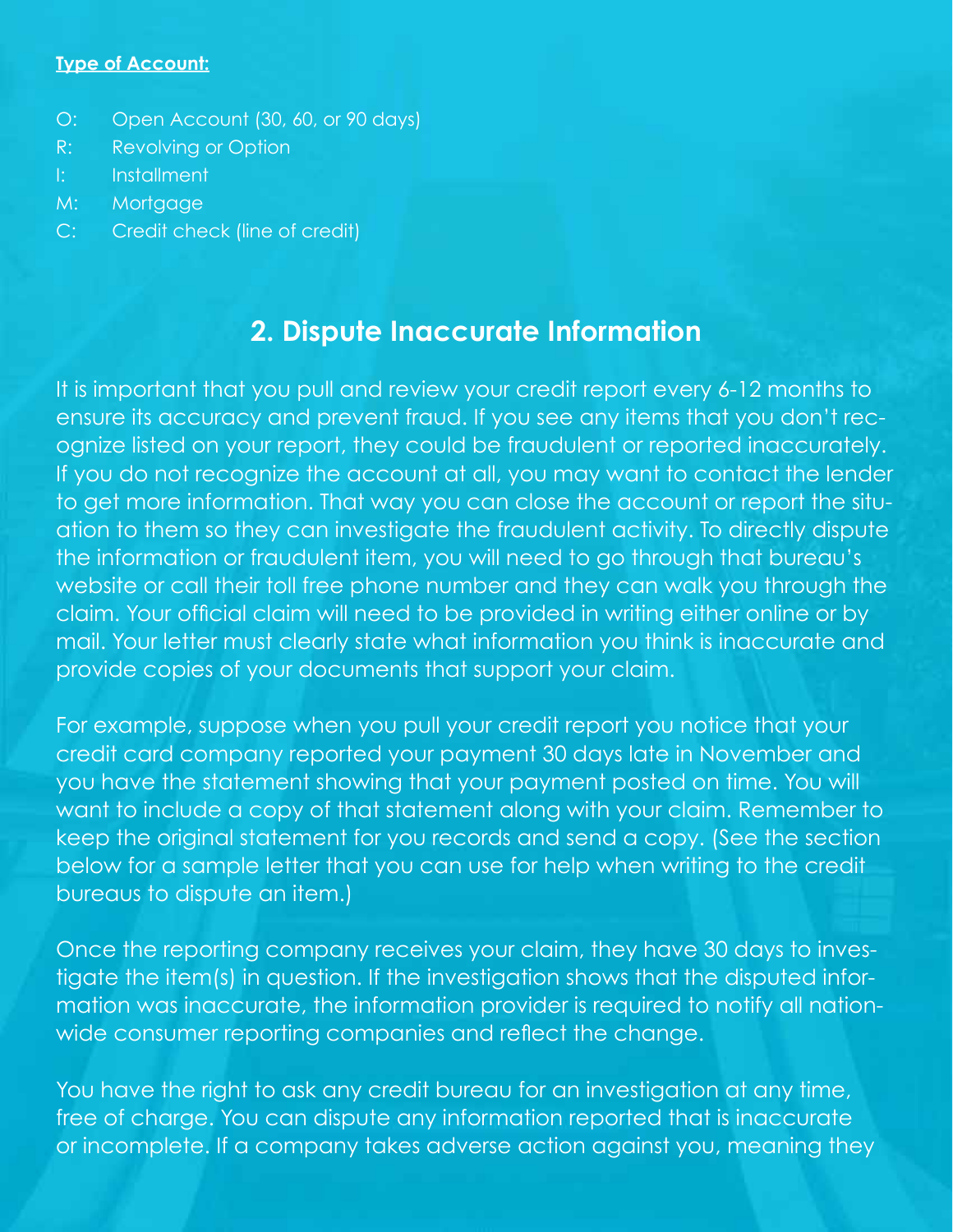take you to collections or file a judgment against you, you can request a free credit report within 60 days of receiving the notice of action. If you apply for credit and your application is denied, you can also request a copy of your credit report within 60 days of the denial letter. However you get your credit report, you will want to make sure that you review it for errors every 6-12 months.

## **Dispute/Investigate Worksheet:**

Fill in the following Worksheet for any accounts you do not recognize that may need to be disputed or investigated later:

| Creditor<br>Name: | Creditor Phone #: | Account#: | <b>Reporting Error in Question:</b> | <b>Bureau in Question:</b> |
|-------------------|-------------------|-----------|-------------------------------------|----------------------------|
| Capital One       | 800-222-8829      | XXX-XXXX  | May 2012 30 day late reported       | All 3 bureaus              |
|                   |                   |           |                                     |                            |
|                   |                   |           |                                     |                            |
|                   |                   |           |                                     |                            |
|                   |                   |           |                                     |                            |
|                   |                   |           |                                     |                            |
|                   |                   |           |                                     |                            |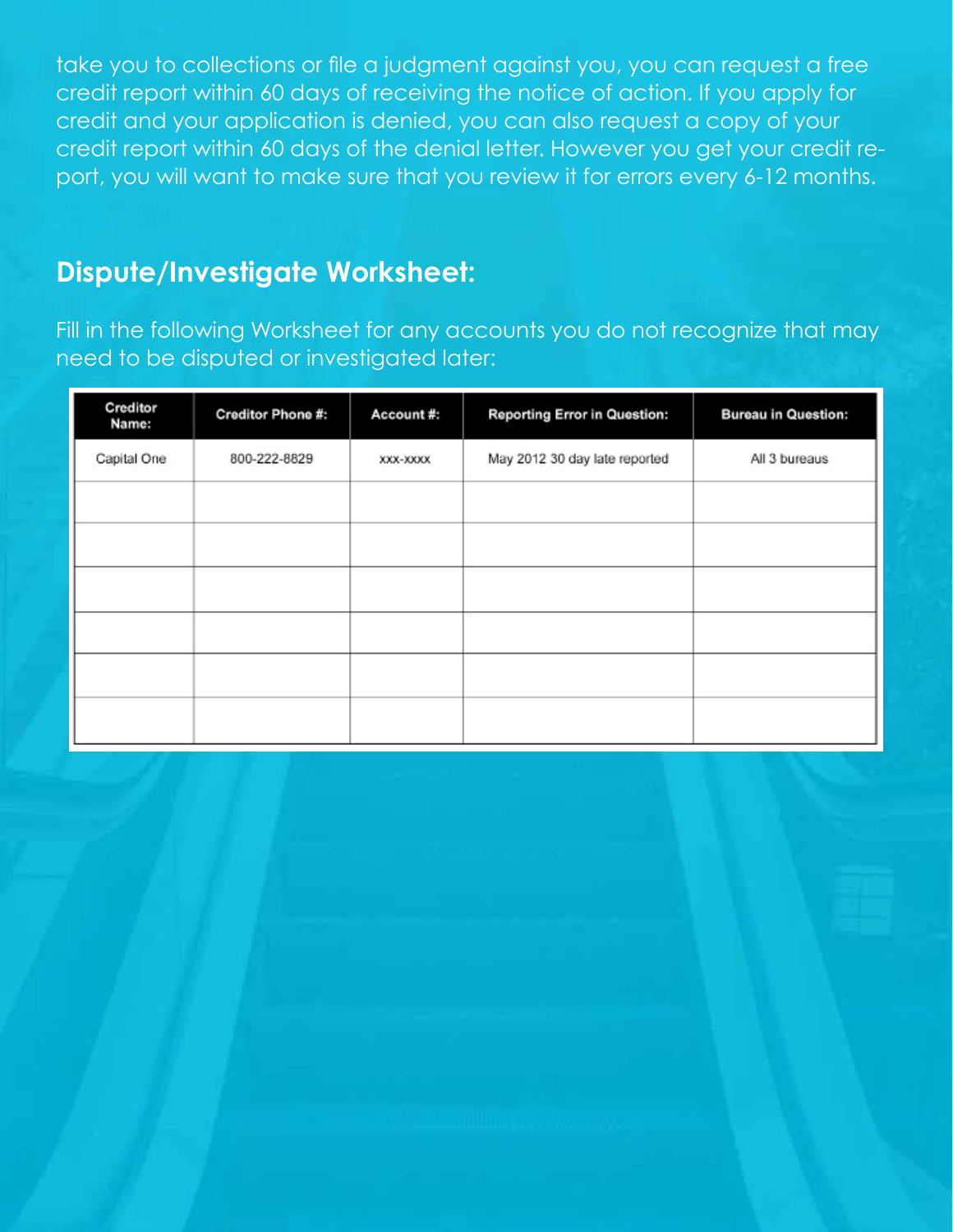## **Below is a sample dispute letter:**

You can use a similar format when disputing information through any of the three credit bureaus.

| Date of Letter:                                                                                                                                                         |  |  |  |  |  |
|-------------------------------------------------------------------------------------------------------------------------------------------------------------------------|--|--|--|--|--|
| Your Full Name:<br>(M. Initial) (Suffix: Jr. Sr.)<br>(First)<br>(Last)                                                                                                  |  |  |  |  |  |
| Address:<br>(Street)                                                                                                                                                    |  |  |  |  |  |
| (City, State, Zip)                                                                                                                                                      |  |  |  |  |  |
| Date of Birth:<br>Social Security #                                                                                                                                     |  |  |  |  |  |
| I recently received a copy of my credit report. I disagree with<br>the information below:                                                                               |  |  |  |  |  |
| CREDIT HISTORY / PUBLIC RECORDS & collections/OTHER<br>(use whichever section applies)                                                                                  |  |  |  |  |  |
| (For each piece of information you disagree with, provide the<br>name of the business, your account number, and the specific<br>nature of the dispute)                  |  |  |  |  |  |
| I understand that the information that I have disputed will be<br>evaluated when necessary with the lender and I will be notified<br>of the results of this evaluation. |  |  |  |  |  |
| (You Signature)<br>(Date)                                                                                                                                               |  |  |  |  |  |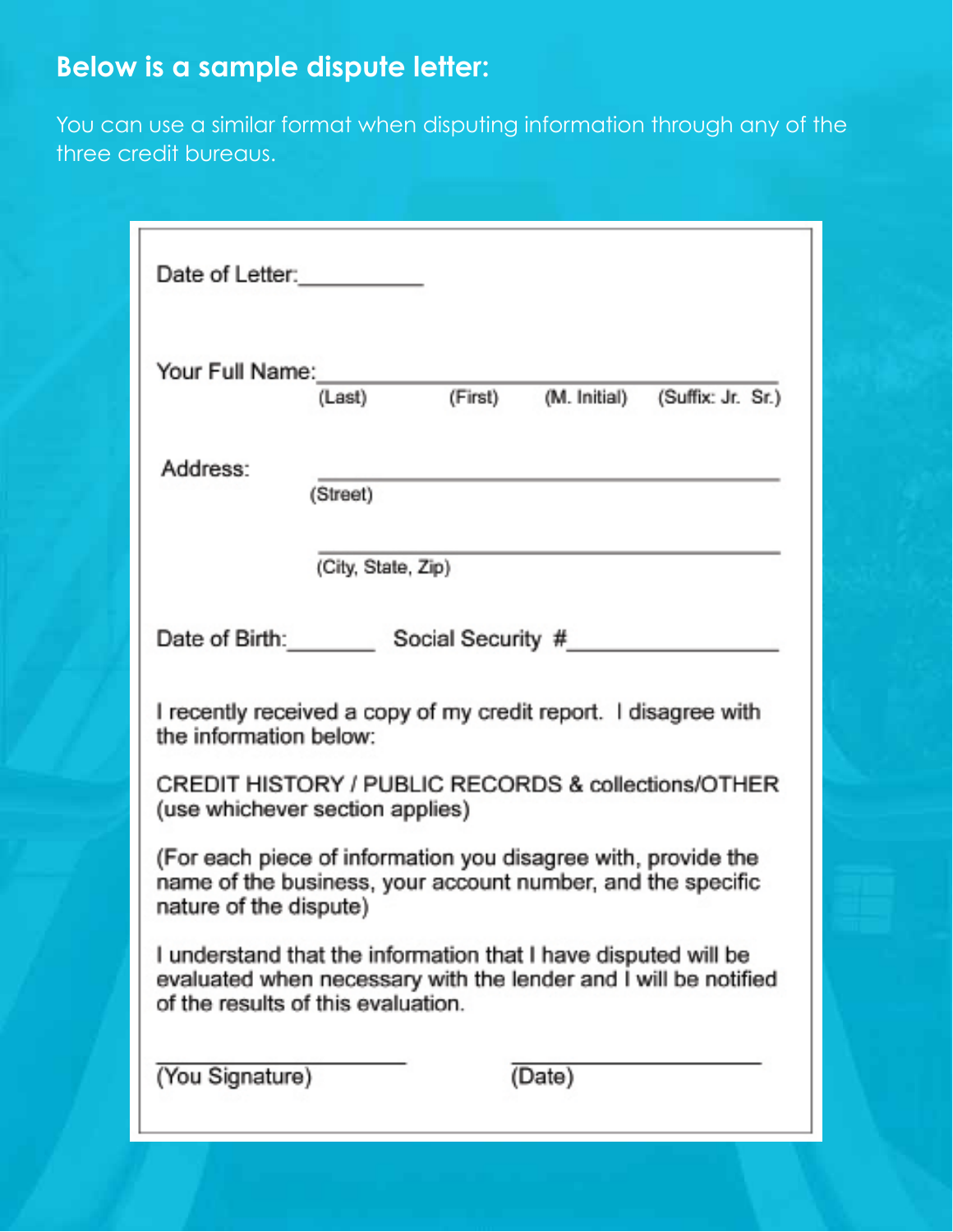If the credit bureaus do not respond after about 6-8 weeks, you can send a follow up letter.

#### **3. Know Your Rights**

No one can legally remove accurate and timely negative information from a credit report. You can ask for an investigation (at no charge to you) of information in your file that you dispute as inaccurate or incomplete. Some people hire a company to investigate for them, but anything a credit repair company can do legally, you can do for yourself at little or no cost. By law:

- You're entitled to a free credit report if a company takes "adverse action" against you, like denying your application for credit, insurance, or employment. You have to ask for your report within 60 days of receiving notice of the action. The notice includes the name, address, and phone number of the consumer reporting company. You're also entitled to one free report a year if you're unemployed and plan to look for a job within 60 days, if you're on welfare, or if your report is inaccurate because of fraud, including identity theft.
- Each of the nationwide credit reporting companies Equifax, Experian, and TransUnion — is required to provide you with a free copy of your credit report once every 12 months, if you ask for it. As previously stated, visit www.annualcreditreport.com, or call 1-877-322-8228 to order a copy of one or all of your credit reports.
- It doesn't cost anything to dispute mistakes or outdated items on your credit report. Both the credit reporting company and the information provider (the person, company, or organization that provides information about you to a credit reporting company) are responsible for correcting inaccurate or incomplete information in your report. To take advantage of all your rights, contact both the credit reporting company and the information provider.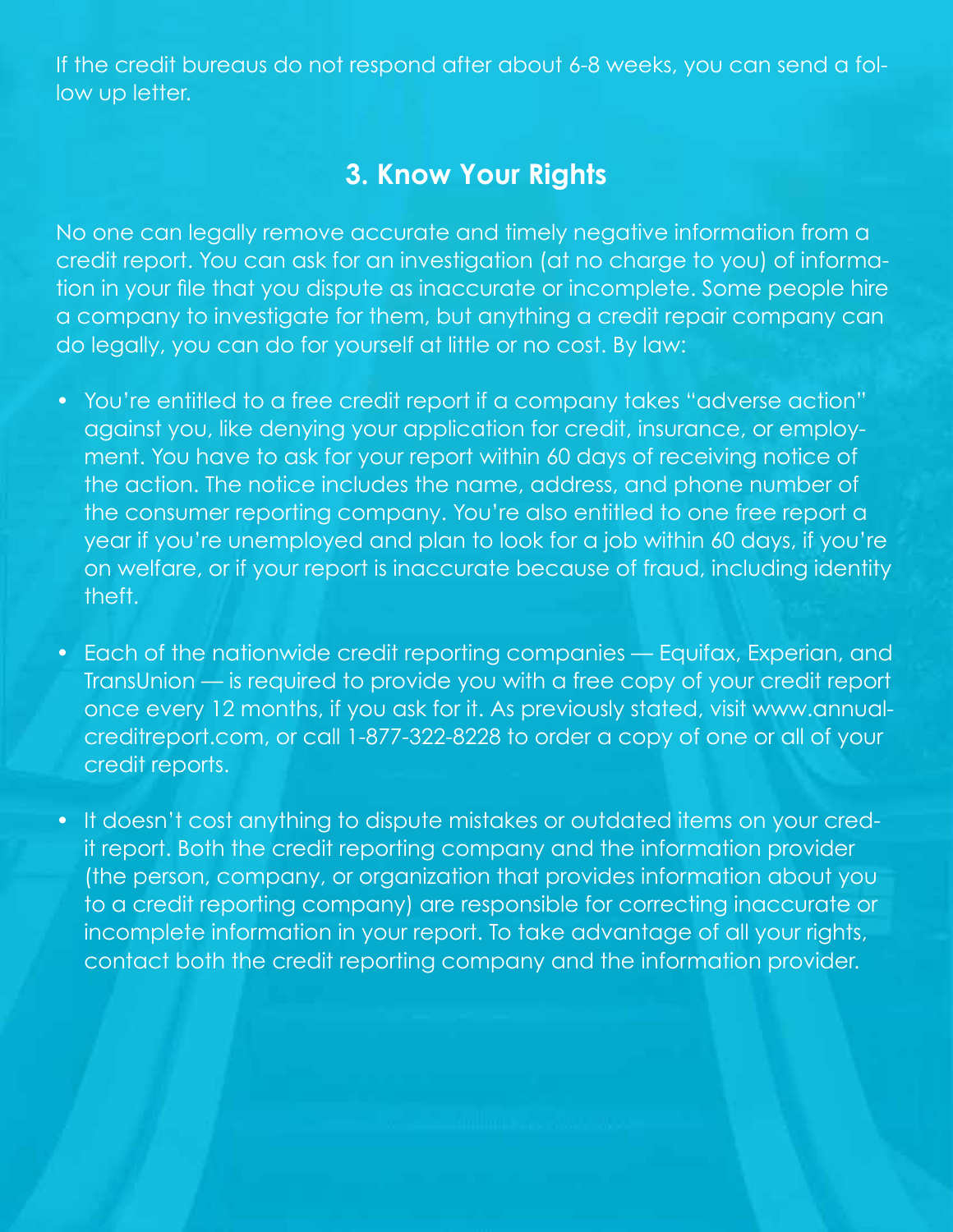#### **4. Create and Monitor a Budget**

Now that you have checked all of your credit reports and disputed any inaccurate information, it is time to create a budget so that you have a plan to pay off the rest of the debt that you saw in your credit report or to save for your life goals. In order to manage your finances responsibly, it is important to set a budget and financial goals for yourself such as paying debt or saving for a home. Set up an IRA account and debit funds directly from your paycheck. This is a great way to save for the future. See the sample budget below and use the blank budget to evaluate your financial situation.

# **Sample Budget:**  Monthly Household Net Income: **\$3,600.00** Total Expenses: **-\$3,515.00** Left-over Funds: **\$85.00**

| Groceries                   | \$400                              |
|-----------------------------|------------------------------------|
| First Mortgage              | \$1200                             |
| Home Owners Insurance       | \$25                               |
| <b>Property Taxes</b>       | Included In Mortgage               |
| Rent                        | N/A                                |
| Renter's Insurance          | N/A                                |
| Auto Payment                | \$300                              |
| Auto Payment                | \$250                              |
| Auto Insurance              | \$200                              |
| Gasoline                    | \$300                              |
| Cable                       | \$50                               |
| Internet                    | \$30                               |
| Phone                       | N/A                                |
| <b>Cellular Phones</b>      | \$200                              |
| Electricity                 | \$200                              |
| Gas                         | N/A                                |
| Water                       | \$60                               |
| Trash                       | \$30                               |
| <b>Student Loans</b>        | N/A                                |
| Personal Loans              | N/A                                |
| <b>Credit Card Payments</b> | Capital One (Bal: \$3000   Minimum |
|                             | Payment \$130) Pay \$200/mon       |
| <b>Credit Card Payments</b> | N/A                                |
| Other                       | Savings (\$100/mon)                |
| Other                       | Other                              |
|                             |                                    |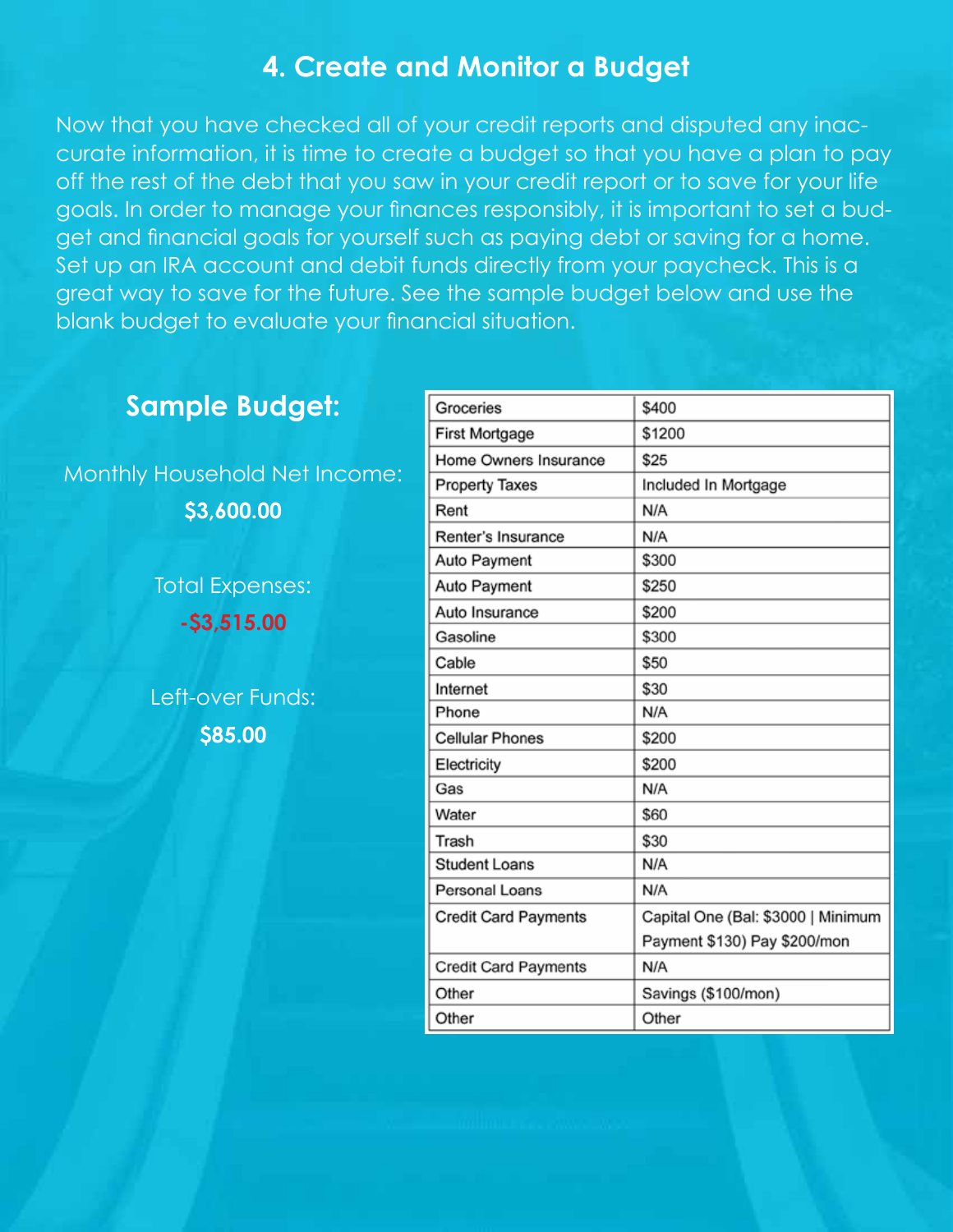## **Blank Sample:**

#### Monthly Household Net Income:

**\$\_\_\_\_\_\_\_\_\_\_\_\_\_\_\_\_\_\_\_\_\_\_\_**

Groceries First Mortgage Home Owners Insurance **Property Taxes** Rent Renter's Insurance Auto Payment Auto Payment Auto Insurance Gasoline Cable Internet Phone **Cellular Phones** Electricity Gas Water Trash **Student Loans** Personal Loans **Credit Card Payments Credit Card Payments** Credit Card Payments Other Other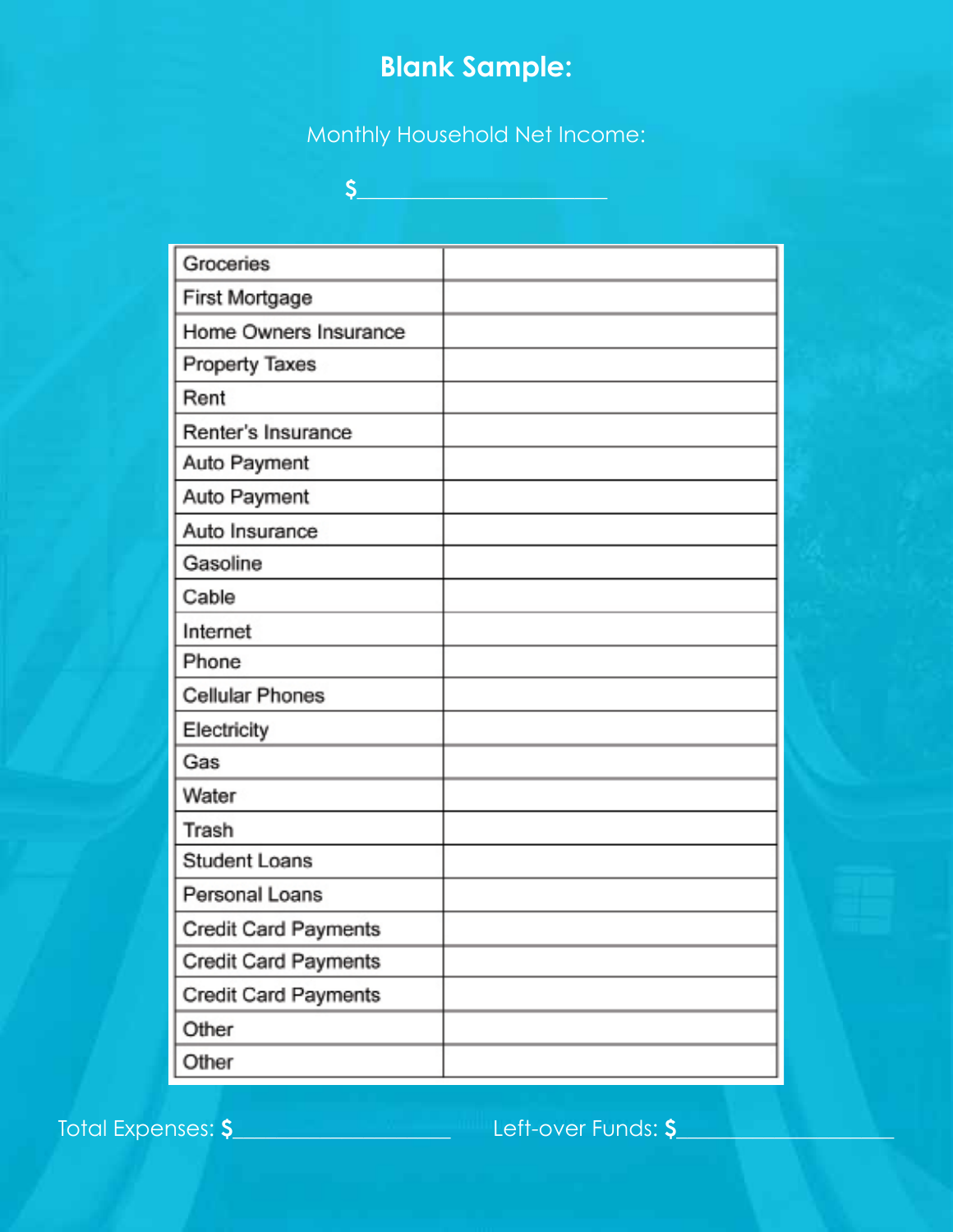Use the chart below while you are evaluating your budget and figuring out how much to allocate towards your debts. This will help you balance your credit card to a manageable level.

| <b>Creditor</b>                                  | Capital One |  |
|--------------------------------------------------|-------------|--|
| <b>Account #</b>                                 | XXXX        |  |
| <b>Credit Limit</b>                              | \$5,000     |  |
| <b>Balance</b>                                   | \$3,000     |  |
| <b>Balance Required</b><br>For 30% Utilization   | \$1,500     |  |
| <b>Total Balance</b><br>To Be Paid Off           | \$1,500     |  |
| <b>Amount Paid</b><br>Per Month<br>(From Budget) | \$200       |  |
| <b>Total Months</b><br>To Pay Off                | 7.5 Months  |  |

## **5. Putting it All Together**

As you can see, there are specific actions that you can take to view and fix your credit report and your entire financial situation. It all begins with the small step of pulling your 3 free credit reports. In fact, the first step in solving many problems or making any informed decision is to first gather all of the information. Now you know a few ways to be proactive and take control of your finances. By utilizing the tools and resources throughout this book, you will now be able to view your credit report, correct any inaccurate information, know your legal rights as well as evaluate your budget and make a plan to pay your debts and improve your credit report and score. All of these actions will help you achieve your financial goals and attain financial freedom!

**1.800.557.1985 | ChristianCreditCounselors.org**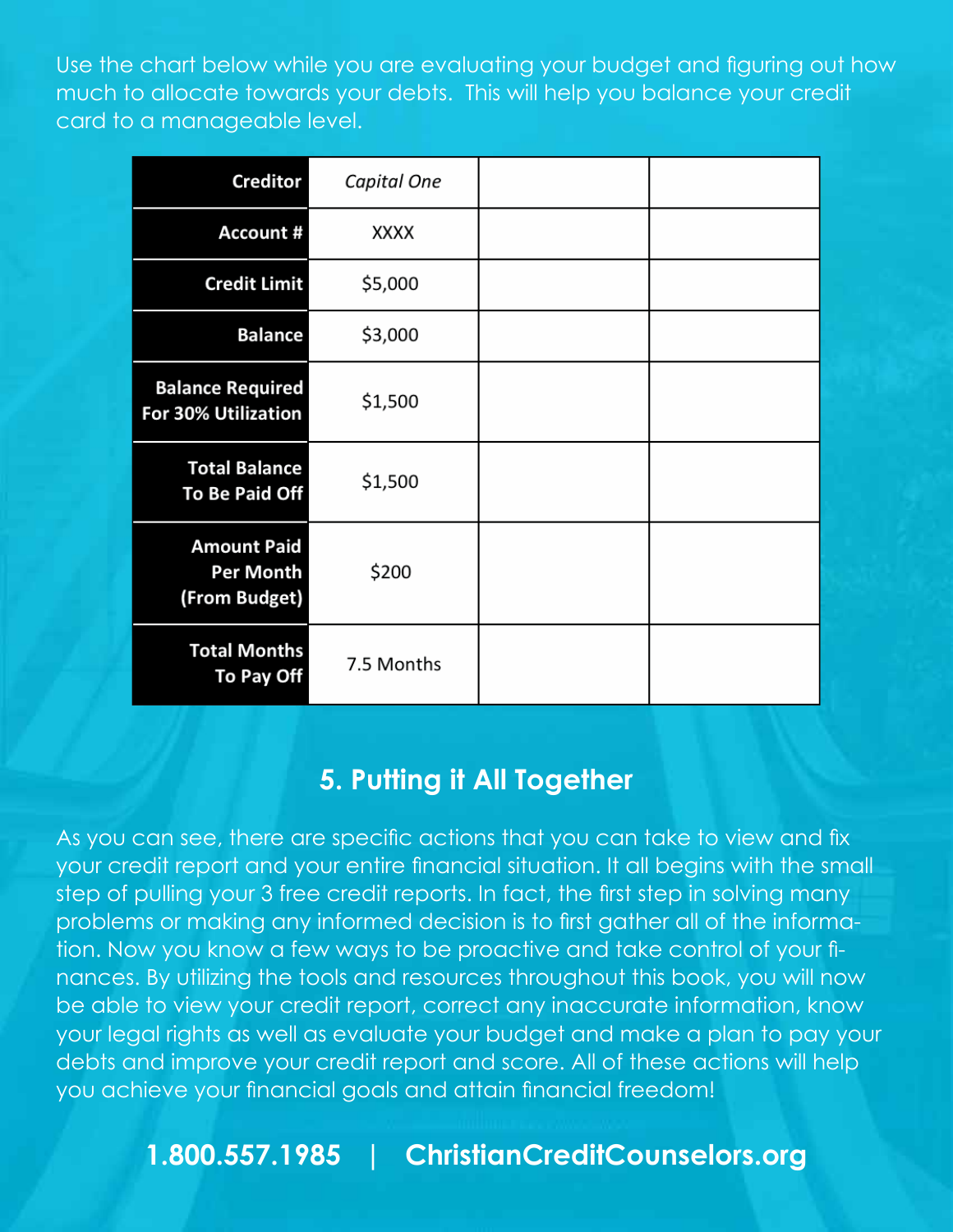#### **Reference Guide**

- Federal Trade Commission www.ftc.gov/complaint 1-877-FTC-HELP Action against lender or credit card
- Annual Credit Report www.AnnualCreditReport.com 1-877-322-8228 - Free credit report once a year for each of the three credit bureaus: Experian, Equifax, and TransUnion
- Credit Karma www.creditkarma.com Free credit and insurance score monitoring
- Equifax www.equifax.com 1-800-685-1111 Equifax Fraud Department PO Box 740241, Atlanta, GA 30374-0241
- Experian www.experian.com 1-888-397-3742 Experian Consumer Fraud Assistance PO BOX 949, Allen, TX 75013-0949
- TransUnion www.transunion.com 1-800-916-8800 TransUnion Fraud Victim Assistance Division 1-800-680-7289 PO BOX 6790, Fullerton, CA 92634
- Identity Theft Data Clearing House www.consumer.gov/idtheft 1-877-ID-THEFT
- Better Business Bureau www.bbb.org
- Fair Isaac Corporation (FICO Score) www.myfico.com
- Consumer Financial Protection Bureau (CFPB) www.consumerfinance. gov - 1-855-411-2372 - A consumer can file a complaint if a credit reporting bureau fails to investigate their dispute in a timely manner
- Consumer Finance Information www.consumerfinance.gov/askcfpb - Provides consumers with links and additional information on credit reporting and finance.